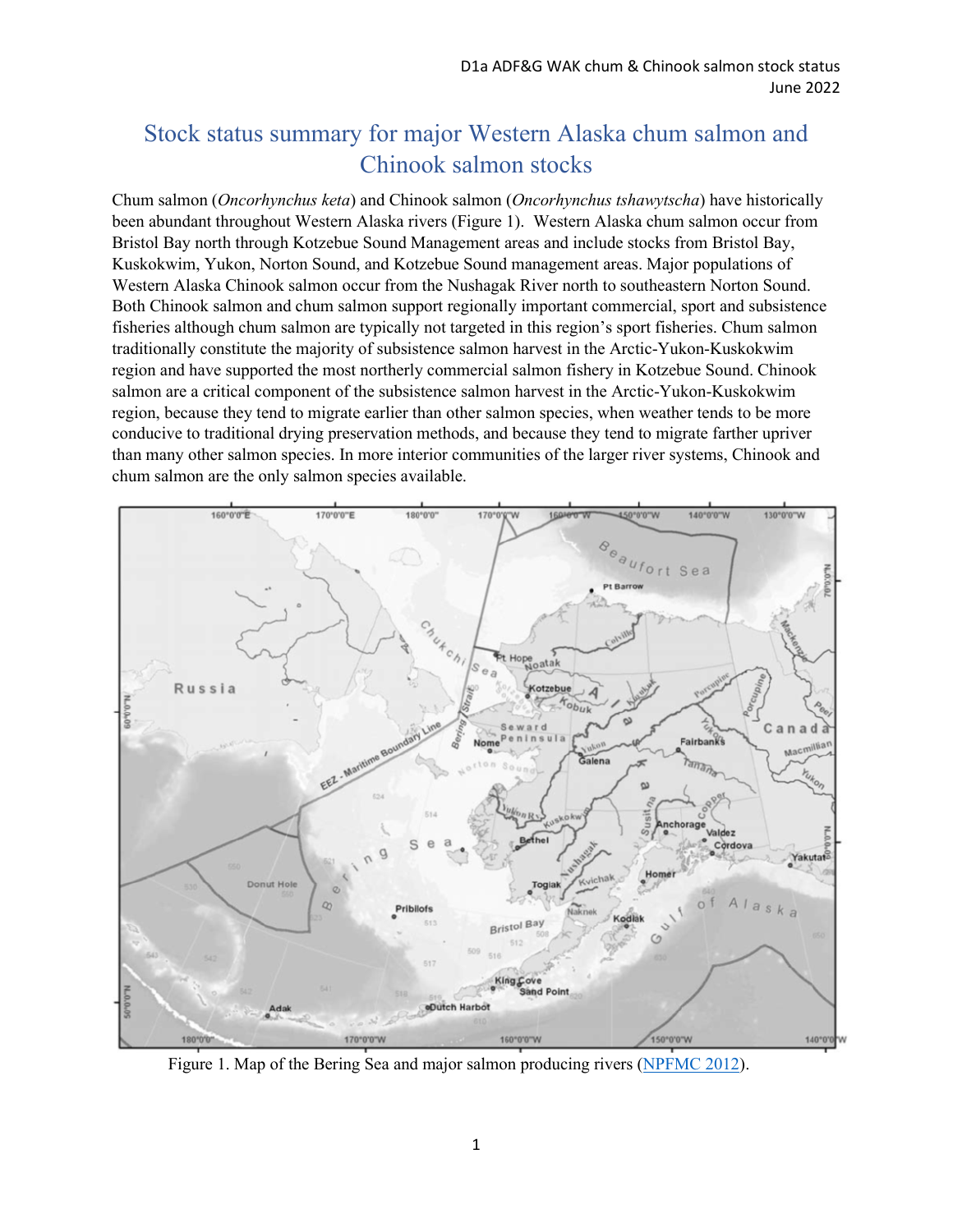## Western Alaska chum salmon

In 2020, Western Alaska chum salmon runs declined dramatically, with run sizes similar to those seen in the previous record poor run of 2000 (Figure 2). All Western Alaska areas had chum salmon run sizes below recent year averages and many were some of the lowest in the historical dataset (Table 1). Commercial chum salmon fisheries were limited for Yukon River summer chum salmon stocks when it became apparent that the run was much poorer than expected; the subsequent Yukon River fall chum salmon commercial fishery was closed. In the Kuskokwim River, there have not been any processors or registered buyers operating in the commercial salmon fishery since 2016 due to Chinook salmon conservation concerns and an accompanying lack of market interest. In the Kuskokwim Bay commercial sockeye salmon (*Oncorhynchus nerka*) fishery, incidental retention of chum salmon was allowed during the 2020 season. Sport fishing for chum salmon was open in all areas of Western Alaska except for Yukon River fall chum salmon. Subsistence chum salmon fisheries were open in all areas but limited in the Yukon River during both the summer and fall chum salmon runs, when runs failed to materialize.



Figure 2. Chum salmon index abundance estimates for Western Alaska stocks.

The decline in Western Alaska chum salmon abundance was even more extreme in 2021 compared to 2020 across all areas (Table 2). An index of Western Alaska chum salmon abundance indicates the 2021 run size was roughly one-third as large as the previous record poor abundance seen in 2000, by far the poorest abundance ever documented (Figure 2). Of the 14 chum salmon escapement goals assessed in the Western Alaska region, only two, both in Norton Sound, were met. Chum salmon fishing was closed in multiple areas including fall and summer chum salmon for all user groups (commercial, sport, and subsistence) on the Yukon River; commercial chum salmon fishing in the Kuskokwim River and Bay areas; and sport chum salmon fishing on the Kuskokwim River.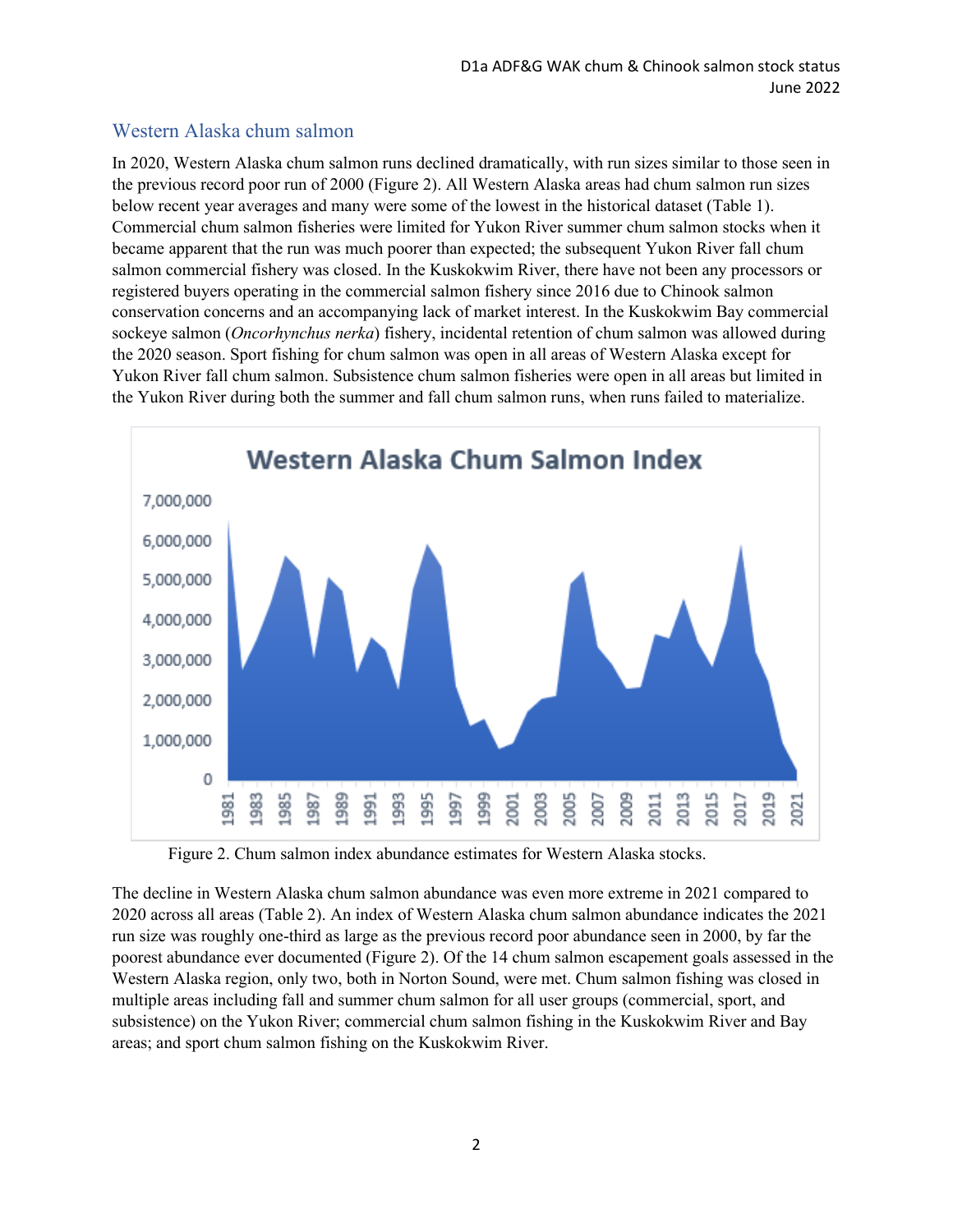| Stock                                                                                                                              | Abundance?    | Escapement<br>goals met? <sup>a</sup> | Subsistence<br>Fishery? | Commercial<br>Fishery? | Sport<br>Fishery? |
|------------------------------------------------------------------------------------------------------------------------------------|---------------|---------------------------------------|-------------------------|------------------------|-------------------|
| Nushagak River                                                                                                                     | Below average | $0$ of 1                              | Yes                     | <b>Yes</b>             | <b>Yes</b>        |
| Kuskokwim Bay                                                                                                                      | Below average | $NS^b$                                | Yes                     | No.                    | <b>Yes</b>        |
| Kuskokwim River                                                                                                                    | Below average | $1$ of $1$                            | Yes                     | Limited                | Yes               |
| Yukon River summer run                                                                                                             | Below average | $1$ of $1$                            | Limited                 | Limited                | Yes               |
| Yukon River fall run                                                                                                               | Below average | 1 of $4^{\circ}$                      | Limited                 | N <sub>0</sub>         | N <sub>o</sub>    |
| Norton Sound                                                                                                                       | Below average | $2$ of 4                              | Yes                     | Limited                | Yes               |
| Kotzebue                                                                                                                           | Below average | $NS^b$                                | Yes                     | Limited                | <b>Yes</b>        |
| $\frac{1}{2}$ Includes nonformance for the subset of soals that were assessed. Some assessment soals were not assessed for various |               |                                       |                         |                        |                   |

Table 1. Summary of Western Alaska chum salmon stock status, 2020.

 Includes performance for the subset of goals that were assessed. Some escapement goals were not assessed for various logistical reasons, including funding and weather.

<sup>b</sup> No survey, escapement goal was not assessed.

c Includes 2 U.S/Canada goals.

|  |  | Table 2. Summary of Western Alaska chum salmon stock status, 2021. |  |  |  |
|--|--|--------------------------------------------------------------------|--|--|--|
|--|--|--------------------------------------------------------------------|--|--|--|

| Stock                  | Abundance?    | Escapement<br>goals met? <sup>a</sup> | Subsistence<br>Fishery? | Commercial<br>Fishery? | Sport<br>Fishery? |
|------------------------|---------------|---------------------------------------|-------------------------|------------------------|-------------------|
| Nushagak River         | Below average | $0$ of 1                              | <b>Yes</b>              | Yes                    | <b>Yes</b>        |
| Kuskokwim Bay          | Below average | NS <sup>b</sup>                       | Yes                     | N <sub>0</sub>         | <b>Yes</b>        |
| Kuskokwim River        | Below average | $0$ of 1                              | Limited                 | N <sub>0</sub>         | No                |
| Yukon River summer run | Below average | $0 \text{ of } 3$                     | N <sub>0</sub>          | N <sub>0</sub>         | No                |
| Yukon River fall run   | Below average | $0$ of 5 $\degree$                    | N <sub>0</sub>          | N <sub>o</sub>         | No                |
| Norton Sound           | Below average | $2$ of 4                              | Yes                     | Limited <sup>d</sup>   | <b>Yes</b>        |
| Kotzebue               | Below average | NS <sup>b</sup>                       | Yes                     | Limited                | Yes               |

<sup>b</sup> No survey, escapement goal was not assessed. Includes performance for the subset of goals that were assessed. Some escapement goals were not assessed for various

c Includes 2 U.S/Canada goals.

<sup>d</sup> Closed in subdistrict 1.

In most of Western Alaska, 2020 and 2021 chum salmon runs were the lowest on record. In 2021, both Yukon River summer and fall chum salmon runs were the lowest in the time series, 1981-2021, with a combined fall and summer chum salmon run size under 250,000 fish (Figure 3).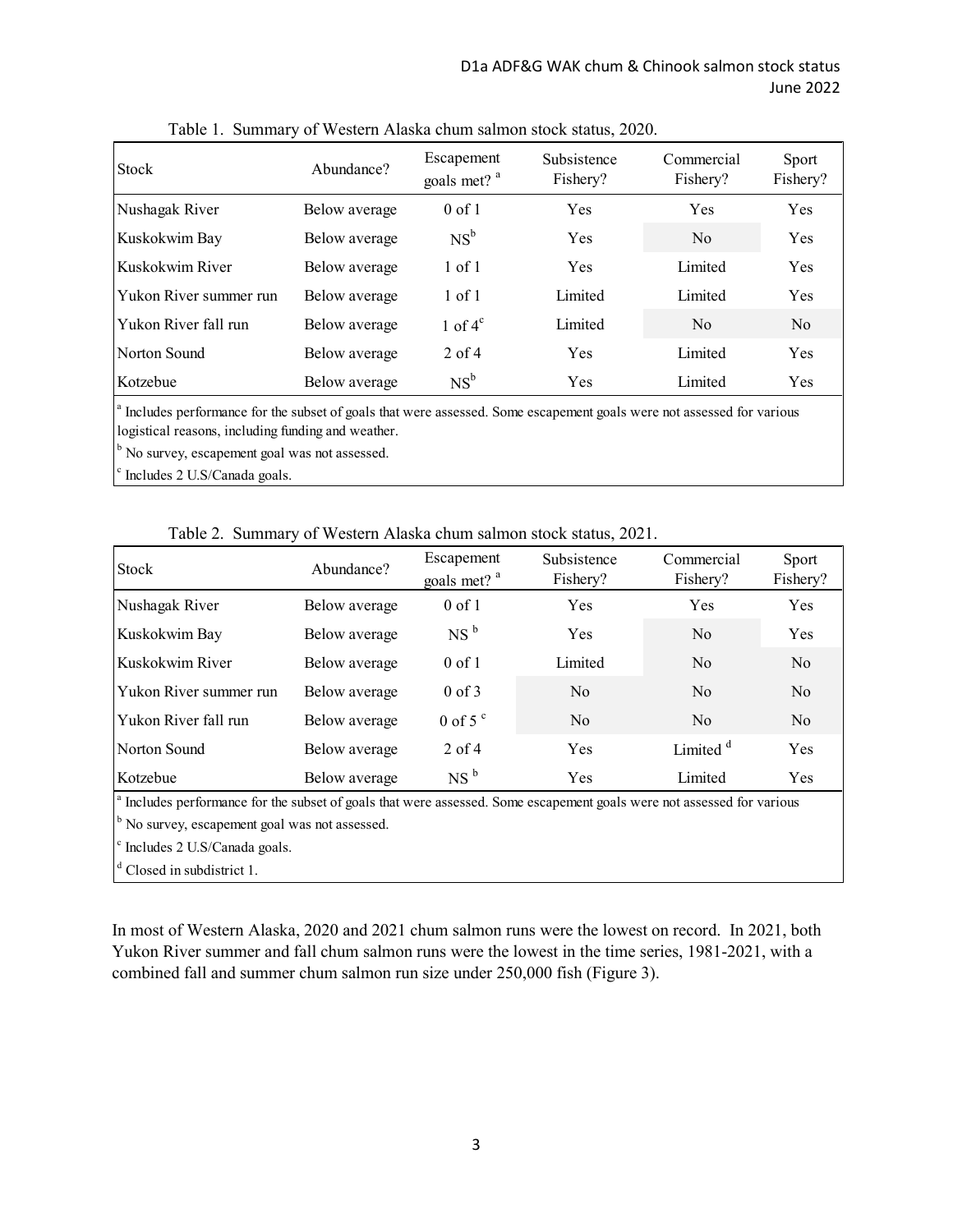

Figure 3. Yukon River chum salmon run size, 1981-2021. Source: Bayesian run reconstructions provided by ADF&G on April 26, 2022.

While total chum salmon run abundance estimates are not available in the Kuskokwim area, relative indices of abundance are available, including the Bethel Test Fishery in the lower river and the Kogrukluk River weir in the upper river. In 2021, the Bethel Test Fishery cumulative catch per unit effort (CPUE) and the Kogrukluk River weir chum salmon abundance estimates were the lowest in the time series (Figure 4).



Figure 4. Kuskokwim River chum salmon. Kogrukluk River weir escapement and cumulative CPUE from the in-river Bethel test fishery, 1984-2021.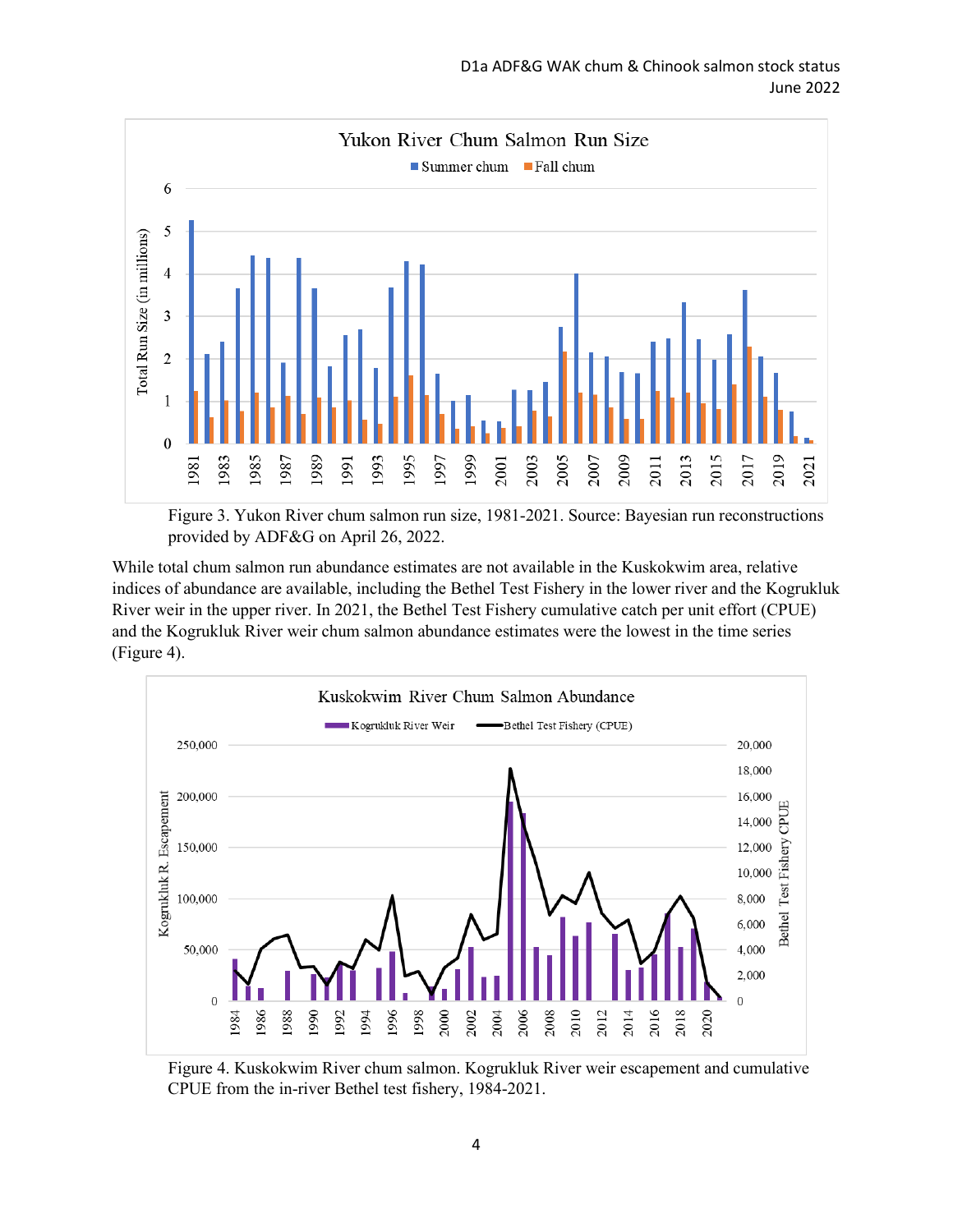In the Norton Sound area, chum escapement goals were met in two of the four rivers in both 2020 and 2021. In 2020, escapement goals were met on the Eldorado River and the Nome River. In 2021, escapement goals were met on the Snake River and Eldorado River; no escapement estimate was made for the Nome River. While important chum salmon stocks exist throughout Norton Sound, the only total run size estimate is for Kwiniuk River chum salmon in northern Norton Sound. Unlike most Western Alaska chum salmon stocks, which have been abundant historically, northern Norton Sound chum salmon abundance has been variable with prolonged periods of poor productivity. Despite this different historical trend, the estimated 2021 Kwiniuk River chum salmon abundance was the poorest in the 1981-2021 time series (Figure 5).



Figure 5. Estimated run size for the Kwiniuk River chum salmon in the Norton Sound area, 1981- 2021.

## Western Alaska Chinook salmon

Western Alaska Chinook salmon runs have been chronically poor for over a decade (Figure 6). While this pattern has been observed elsewhere in Alaska, the magnitude of the decline has been particularly prominent in Western Alaska. Overall, Western Alaska Chinook salmon run sizes in 2020 and 2021 were the poorest observed over the past 40 years and unlike chum salmon, there was not a pronounced drop in run sizes from 2020 to 2021 (Figure 6). In 2020, commercial Chinook salmon fisheries were opened only in the Norton Sound area and no directed commercial Chinook salmon fisheries were allowed in 2021 (Tables 3 and 4). In both years, retention of Chinook salmon was allowed incidental to commercial fisheries targeting sockeye salmon in Bristol Bay and Kuskokwim Bay. Sport fishing for Chinook salmon was closed or restricted in all areas except Norton Sound in 2020 and Kuskokwim Bay in 2020 and 2021. Subsistence Chinook salmon fisheries were restricted in the Yukon River in 2020 and closed in 2021. Subsistence Chinook salmon fisheries were restricted in the Kuskokwim River both years. Despite complete closures or substantial restrictions to all Chinook salmon harvest, too few salmon returned to Western Alaska in 2021 to meet escapement goals in all areas except Kuskokwim River and Kuskokwim Bay (Table 4). This is a continuation of the poor productivity pattern previously reported for these stocks [\(NPFMC 2015\)](https://meetings.npfmc.org/CommentReview/DownloadFile?p=8f035f2c-4852-41f6-ad45-dd05913298f0.pdf&fileName=C4%20Salmon%20Bycatch%20Public%20Review%200315.pdf), though 2020 and 2021 have been exceptionally poor even within this longer-term trend.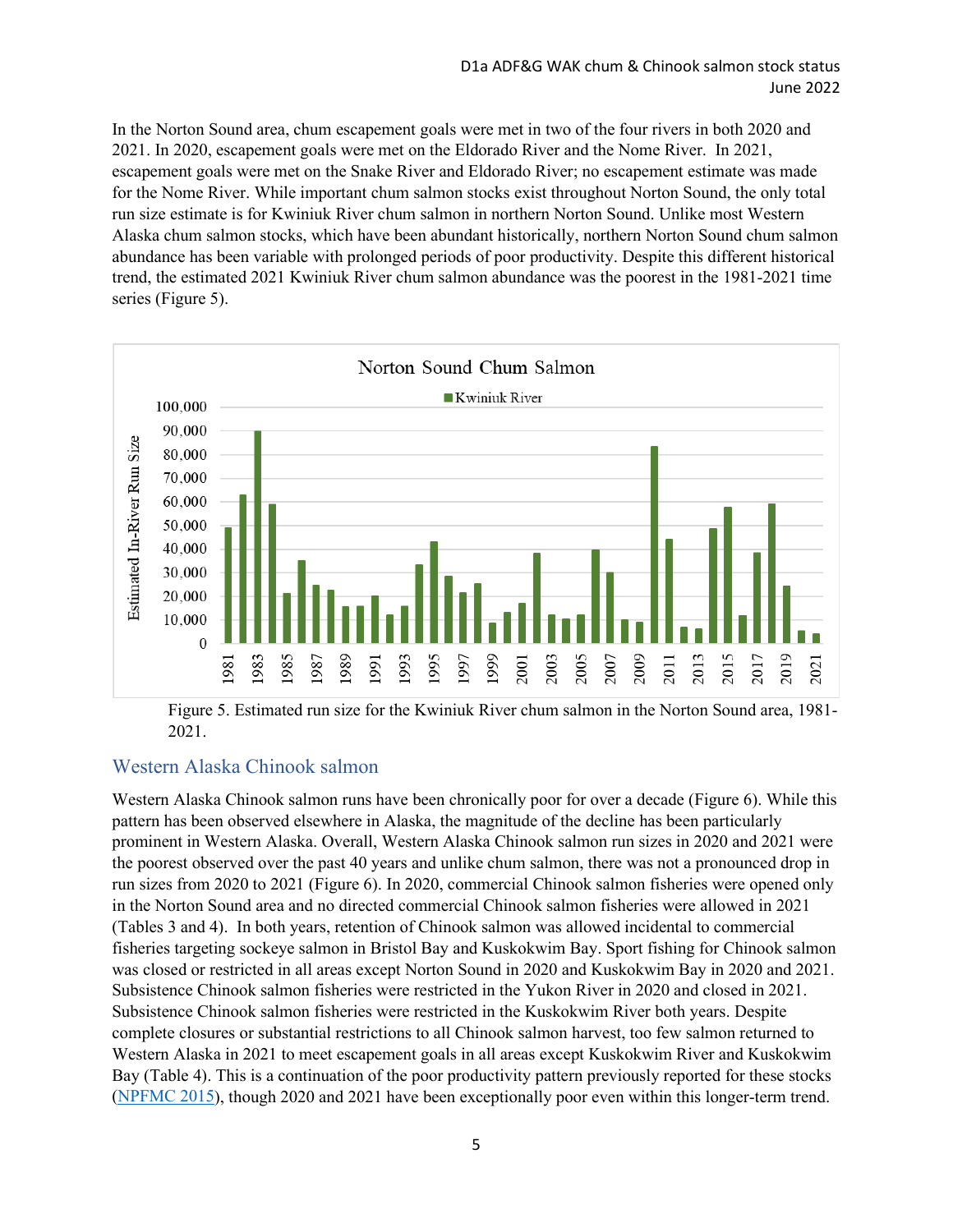

Figure 6. Chinook salmon index abundance estimates for Western Alaska stocks.

| <b>Stock</b>       | Total run size? | Escapement<br>goals met? $^{a}$ | Subsistence<br>Fishery? | Commercial<br>Fishery?         | Sport<br>Fishery? |
|--------------------|-----------------|---------------------------------|-------------------------|--------------------------------|-------------------|
| Nushagak River     | Below average   | $0 \text{ of } 1$               | Yes                     | No directed<br>Chinook Fishery | Limited           |
| Kuskokwim Bay      | Below average   | $2$ of $2$                      | Yes                     | No directed<br>Chinook Fishery | <b>Yes</b>        |
| Kuskokwim River    | Below average   | 6 of 8                          | Limited                 | No                             | N <sub>o</sub>    |
| <b>Yukon River</b> | Below average   | $0$ of $4^b$                    | Limited                 | No                             | No                |
| Norton Sound       | Below average   | $1$ of $2$                      | Yes                     | No directed<br>Chinook Fishery | Yes               |

|  |  |  | Table 3. Summary of Western Alaska Chinook salmon stock status, 2020. |  |
|--|--|--|-----------------------------------------------------------------------|--|
|  |  |  |                                                                       |  |

<sup>a</sup> Includes performance for the subset of goals that were assessed. Some escapement goals were not assessed for various logistical reasons, including funding and weather.

<sup>b</sup> Includes 1 U.S/Canada goals.